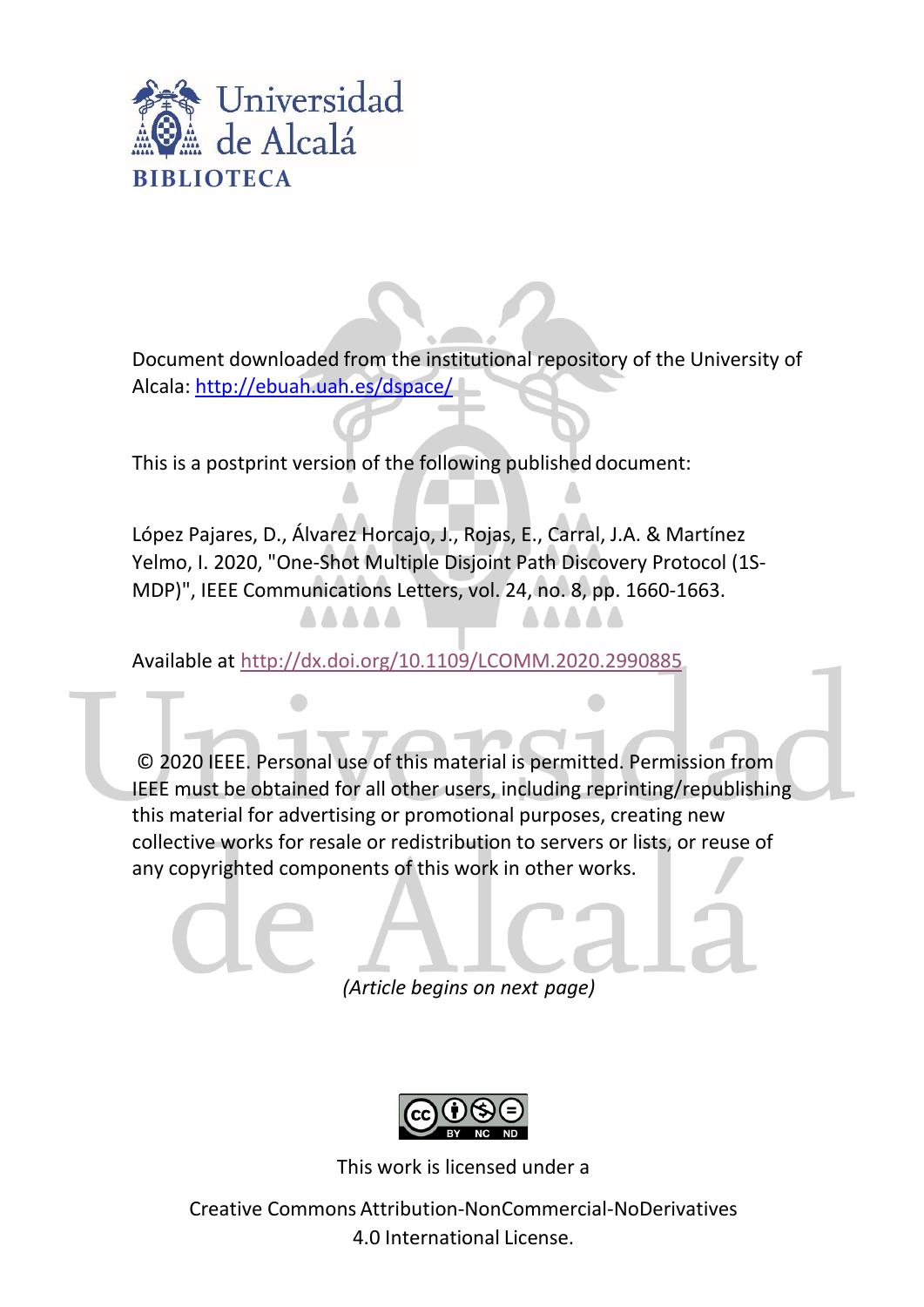# One-Shot Multiple Disjoint Path Discovery Protocol (1S-MDP)

Diego Lopez-Pajares, Joaquin Alvarez-Horcajo, Elisa Rojas, Juan A. Carral and Isaias Martinez-Yelmo

*Abstract*—Multipath routing over disjoint paths is a classic solution to allow better resource allocation, resilience, and security. Current proposals rely on centralised computation or iterative distributed algorithms and exhibit large convergence times. We propose 1S-MDP, a distributed mechanism based on a single network exploration with concurrent path selection to discover multiple available paths among the target node and the remaining nodes in the network. The paper evaluates 1S-MDP in two different scenarios against previous solutions. We show how it reduces the convergence time by several orders of magnitude with a small decrease in the number of disjoint paths discovered.

*Index Terms*—Multiple disjoint paths, Distributed environments, Ethernet networks, Network exploration, Concurrence.

## I. INTRODUCTION

THE calculation of multiple paths is a classic problem<br>from computer science. The challenge is even tougher if HE calculation of multiple paths is a classic problem we require these paths to be both the shortest and disjoint, features that hold many benefits, such as allowing better resource distribution or boosting resiliency to failures in the specific case of computer networks.

Current algorithms and protocols to obtain multiple paths in wired networks are mainly based on centralized computation techniques over a previously acquired network topology graph. They exhibit a high computational cost both in terms of time and computing resources and depend on other protocols or applications to discover the topological information to build the network graph. To decrease the global computational cost and minimize the convergence time, they can be distributed among the network devices, so that, each network node only computes local information collected by an active packet exchange with its neighbors. Moreover, a distributed approach may increase resilience by deleting single failure points while enhancing security by decentralizing data storage. However, we must be very careful not to impose strong processing requirements on networks nodes that, in a worst case scenario, may further aggravate the convergence time.

Our motivation is to propose an alternative solution that leverages the benefits of distributed processing, while avoiding the above mentioned drawbacks. 1S-MDP is a fully distributed protocol designed to discover multiple disjoint paths

by applying an exploration technique to discover the network topology followed by a concurrent path selection phase to set up the paths. The exploration phase guarantees an updated knowledge of the network topology while the concurrent phase path selection drastically reduces the convergence time. Furthermore, the protocol can work in two different modes to provide node-disjoint or link-disjoint paths as desired.

The paper is structured as follows: In Section II, we review the current state of the art regarding the multipath and the disjoint path problems. In Section III we define the 1S-MDP protocol and its features. Finally, we evaluate the protocol in Section IV and provide the main conclusions in Section V.

#### II. RELATED WORK

Solutions to finding multiple paths in wired networks can be grouped in two big categories depending on whether they rely on the network topology knowledge (usually depicted as a graph of nodes and links) to operate.

Within the first category (those depending on a graph to later compute the paths), Suurballe and Tarjan [1] were the first to study the disjoint multipath problem. Both developed an algorithm based on the Dijkstra's algorithm [2] that finds two link-disjoint paths in a directed graph, keeping the computation time at the same bounds than Dijkstra's algorithm, while adding the disjointness. Their work was later enhanced with new features such as reducing the algorithm complexity, disjointness or convergence time [3]–[5].

The second category (those independent of topology knowledge) groups solutions that work in a distributed manner to obtain the paths, usually via packet exchanges that convey the topological information needed to discover the available paths. Itai and Rodeh [6] proposed a method to transform centralized algorithms into distributed ones. They also provided an algorithm that finds *k-rooted* spanning trees with disjoint paths from every node in the tree towards the root. The proposal is optimal for  $k=2$  but does not provide shortest paths, which are key to network efficiency. There are other distributed proposals based on shortest-path algorithms to build the disjoint paths, or that directly provide the shortest path in the solution, such as [7], [8], [9]. The first one only provides two minimum-cost disjoint paths, while the second provides multiple minimum-cost node-disjoint paths (but not link-disjoint) and improves previous results. Finally, the third obtains two node-disjoint paths using the Breadth First Search (BFS) algorithm. Tanaka [10] takes advantage of a previously known shortest path (obtained by another protocol or application) to discover a second, minimum-latency disjoint

Diego Lopez-Pajares, Joaquin Alvarez-Horcajo, Elisa Rojas, Juan A. Carral and Isaias Martinez-Yelmo are with Dpto. de Automatica, University of Alcala, 28805, Spain. Corresponding author: elisa.rojas@uah.es

This work was funded by grants from Comunidad de Madrid through Project TAPIR-CM (S2018/TCS-4496) and Project IRIS (CM/JIN/2019-039), and from University of Alcalá through "Programa de Formación del Profesorado Universitario (FPU)".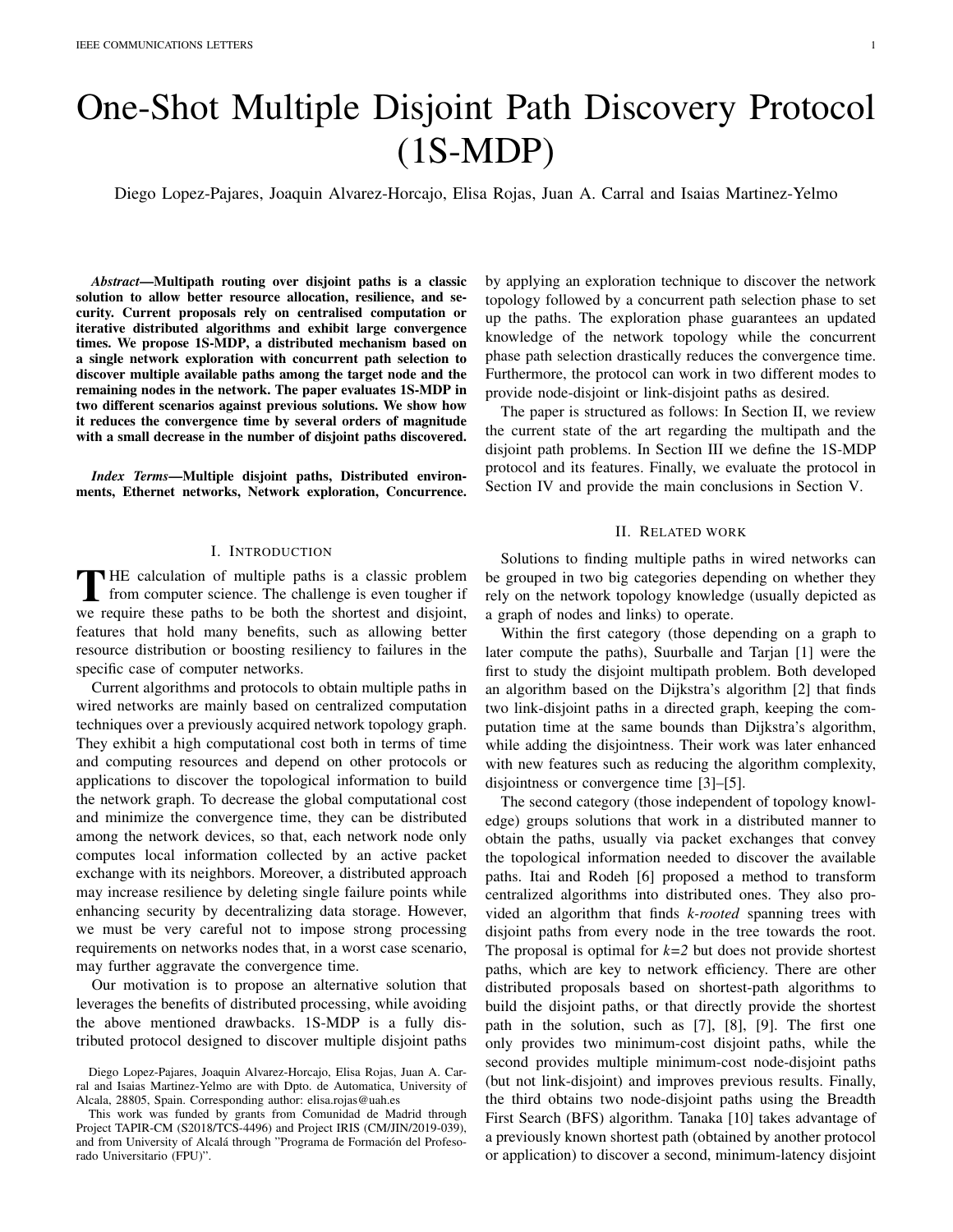path (for backup) by using network exploration. Moreover, its performance is only limited by the network latency itself. A similar exploration principle is followed by Iterative Multipath Proposal (IMP) [11] to discover multiple disjoint low-latency paths between a source-destination node pair. The procedure performs several exploration rounds by iteration and discovers a new disjoint path in each step.

Finally, there are other proposals that simply obtain multiple paths without the requisite of disjointness, e.g. [12], [13] (in the group of protocols requiring the topology knowledge), or [14], [15] (in the group of topology independent protocols). An extensive study of the related work can be found in [16].

The main novelty of 1S-MDP is the distributed discovery of multiple low-latency (link- or node-) disjoint paths among any source node and the rest of the network, which does not require any previous topology knowledge. Additionally, and differently from other distributed solutions, this discovery is performed in a single iteration of the protocol, independently of the number of paths and number of destinations required in the calculation, which drastically reduces convergence time in comparison to any other solution. To the best of our knowledge, no previous work merges all these features.

### III. ONE-SHOT MULTIPLE DISJOINT PATH PROTOCOL

## *A. Protocol description*

1S-MDP is a distributed protocol designed to discover multiple disjoint paths among a given node and the remaining nodes in the network. 1S-MDP is based on network exploration techniques, but instead of starting a new exploration for each path, it requires a single exploration for all. The protocol works in two phases: a network exploration phase, issued from the source node, that conveys the topological information to all the network nodes (see section III-B), followed by a path selection phase (see section III-C), started from the destination nodes, that is able to select multiple link- or node-disjoint paths for a set of destination nodes concurrently. Since finding multiple paths for any network node might not be necessary, only the nodes previously marked as "edge" would participate of the path selection phase as destination nodes (note that all nodes could be marked as edge if needed).

#### *B. First phase: Network exploration*

This phase is triggered by an external or internal signal/event (control message, timer, ...) at any edge node. At



Fig. 1. Exploration process in 1S-MDP

this stage, the node becomes a source node that searches for multiple disjoint paths towards the remaining edge nodes by flooding an exploration packet to all its neighbors. This exploration packet travels across the whole network and conveys topological information to all traversed nodes. Figure 1 summarizes the whole exploration process, in a wired network composed of 7 nodes, where only 3 of them are considered edge nodes: *S*, *D1* and *D2*; for simplicity, the remaining nodes are core nodes. This figure could represent a traditional fullduplex wired layer-two network, e.g. nodes would be Ethernet switches. In those scenarios, finding multiple disjoint paths is particularly relevant for nodes located at the network edge, e.g. nodes serving end systems, interconnecting nodes, or nodes selected by the network administrator. The aim of 1S-MDP is to search multiple disjoint paths between the source node *S* and the other (destination) edge nodes, that is, multiple disjoint paths between *S-D1* and *S-D2*. The network exploration phase continues as follows: First, *S* initiates the process by flooding an exploration packet towards its neighbors. The exploration packet arrives at these neighbors, which associate the input port where the packet arrives with the source node Id (*SrcId*). This information is stored and ordered according to the packet arrival time, being the highest priority entries the first ones arriving, as depicted in Fig. 1 (this priority will be required in the second phase to select the paths). To continue the exploration process and avoid loops, each node receiving an exploration packet only floods the first packet copy towards all its neighbors, while late copies are discarded to prevent packet storms. By the end of the process each node should have received a copy of the exploration packet at each port.

## *C. Second phase: Concurrent path selection*

This phase provides a concurrent path selection mechanism from several edge nodes based on the information collected during the exploration phase that reduces the multiple disjoint path search time by avoiding waiting times and iterative processes. To simplify the description, this section explains the process from one destination edge node, nevertheless, the process happens concurrently at every destination edge node.

When an edge node receives an exploration packet from a source node, it becomes a destination node and initiates the path selection process to select the multiple disjoint paths towards the source node. First of all, this destination node generates a path selection packet with source and destination node IDs (*SrcId* and *DstId*) together with a disjoint path identification (*pathId*). This *pathId* is unique for each disjoint path between a pair of source-destination nodes. Afterward, the destination node sends this packet back to the source node through the port associated to the arrival of the exploration packet. This process is repeated for each copy of the exploration packet received at the destination node to guarantee that the procedure discovers all possible disjoint paths between the source and the destination. Upon reception of a path selection packet, intermediate nodes select the higher priority available port for that path. Then, they mark the port as unavailable for the *SrcId*-*DstId* pair, to guarantee that new disjoint paths for that pair are unique and do not overlap. And finally, the path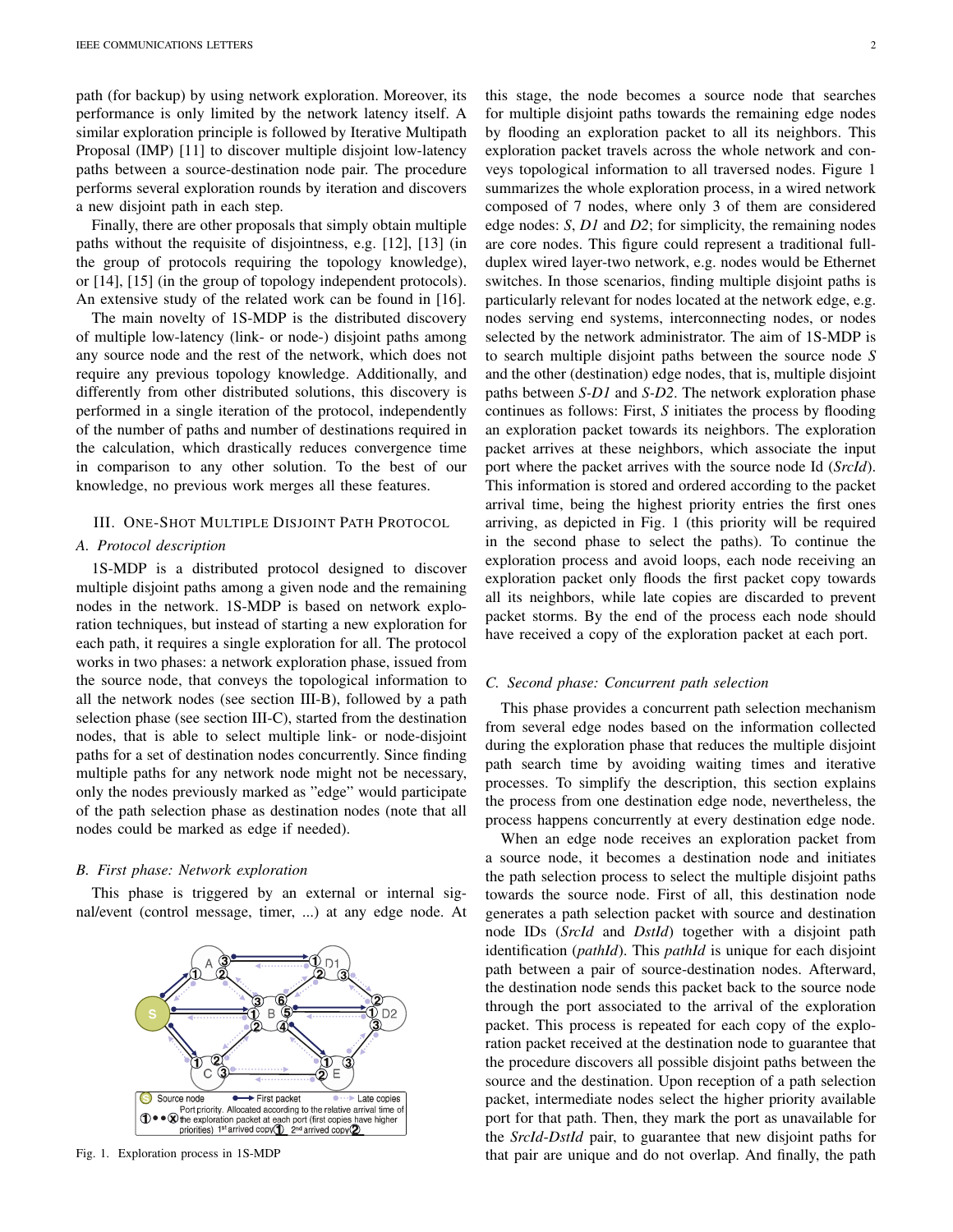

Fig. 3. Path selection process in 1S-MDP (node mode)

selection packet is forwarded via the selected port to continue the path selection phase. If an intermediate node finds a deadend (there is no available output port to forward the packet), the path selection packet hops back to the previous node in the path to seek an alternative. The path is completed when the path selection packet reaches the source node. Disjoint paths discovered for a given pair of nodes are ordered by latency due to the port prioritisation set by the exploration phase.

1S-MDP is capable of creating link-disjoint or node-disjoint paths. An example of path selection using link-disjoint mode is shown in Fig. 2, which is split into Figs. 2a and 2b, although the path selection phase from *D1* and *D2* happens simultaneously. In Fig. 2a the edge node *D1* starts the path selection phase towards node *S* when it receives the exploration packets from such node. The first exploration packet arrives at the port labeled as 1, and the path selection packet response is sent through this port, traversing *A* and setting up the first disjoint path. The same procedure happens with the second and the third path, whose selection phase starts from ports labeled as 2 and 3, respectively. As previously mentioned, intermediate nodes choose the highest priority output port adopting the linkdisjoint path restrictions; e.g. *B* selects port 1 for the second path, and port 2 for the third path because port 1 is used by the second path. Figure 2b shows similar steps for node *D2*. The node-disjoint mode follows a similar –but simpler– philosophy because, to satisfy the node-disjoint restriction, each node must only have one active path. Thus, in the disjoint-node mode, each intermediate node only selects the first available port, and later requests are discarded. Figure 3 shows the node-disjoint mode under the same constraints as the link-disjoint mode.

# IV. EVALUATION

This section aims to evaluate and verify the behavior of 1S-MDP in terms of the number of disjoint paths discovered and the time needed to obtain them (convergence time). We leverage the *ns-3 network simulator* [17] with the *Ofswitch13* library to deploy 1S-MDP because it provides a real software switch model. For comparison, we choose from the related

work a multiple disjoint path centralized solution and a distributed one, and launch the same set of experiments in all platforms. Within the centralized approach, we select the primitive (naive) implementation of the Dijkstra algorithm as a well-proven solution, whereas IMP [11] was selected as the distributed solution because it is the only one that finds multiple (link- and node-) disjoint paths. To obtain the disjoint paths between a pair of nodes in a centralized way, we run the Dijkstra algorithm [2] on a weighted graph. After the run, we remove the obtained path to ensure the disjointness and repeat until no more paths are discovered. The process is repeated for each pair of nodes in the topology. Moreover, we launch six concurrent instances in an Intel(R) Core(TM) i7-8700K CPU with 32 GB RAM to reduce Dijkstra's convergence time.

The simulation scenario uses two well-connected types of topologies to stress the number of existing disjoint paths: an extended version (3 stages, 10 nodes) of the topology shown in Section III, and several 2-dimension (2D) square mesh networks ranging from 4 to 36 nodes (2x2 to 6x6). Each test is repeated 10 times to compute 95% confidence intervals. Furthermore, we randomly set the propagation time per link in each run with an upper bound of 1.5 ms (the queuing time of 125 packets of 1500 bytes), to emulate different network load conditions. Besides, to perform a fair comparison between the different approaches, these propagation times are used as the link cost for the Dijkstra algorithm. Finally, the link speed is set at 1Gbps and all the nodes are marked as edge nodes to obtain the disjoint paths between all pairs of nodes.

TABLE I EXTENDED EXAMPLE TOPOLOGY RESULTS

|                   |                  |                    | Dijkstra | <b>IMP</b> | 1S-MDP |
|-------------------|------------------|--------------------|----------|------------|--------|
|                   | Convergence      | Mean               | 0.2299   | 13.97      | 0.0058 |
| Node-<br>disjoint | time(s)          | $95\% \text{ c.i}$ | 0.0875   | 1.27       | 0.0009 |
|                   | Number of        | Mean               | 232.60   | 232.60     | 230.20 |
|                   | paths discovered | $95\% \text{ c.i}$ | 9.69     | 9.69       | 7.51   |
|                   | Convergence      | Mean               | 0.1087   | 18.52      | 0.0105 |
| Link-             | time(s)          | $95\% \text{ c.i}$ | 0.040    | 0.0022     | 0.0018 |
| disjoint          | Number of        | Mean               | 281.8    | 281.8      | 266.40 |
|                   | paths discovered | $95\% \text{ c.i}$ | 1.32     | 1.32       | 7.52   |